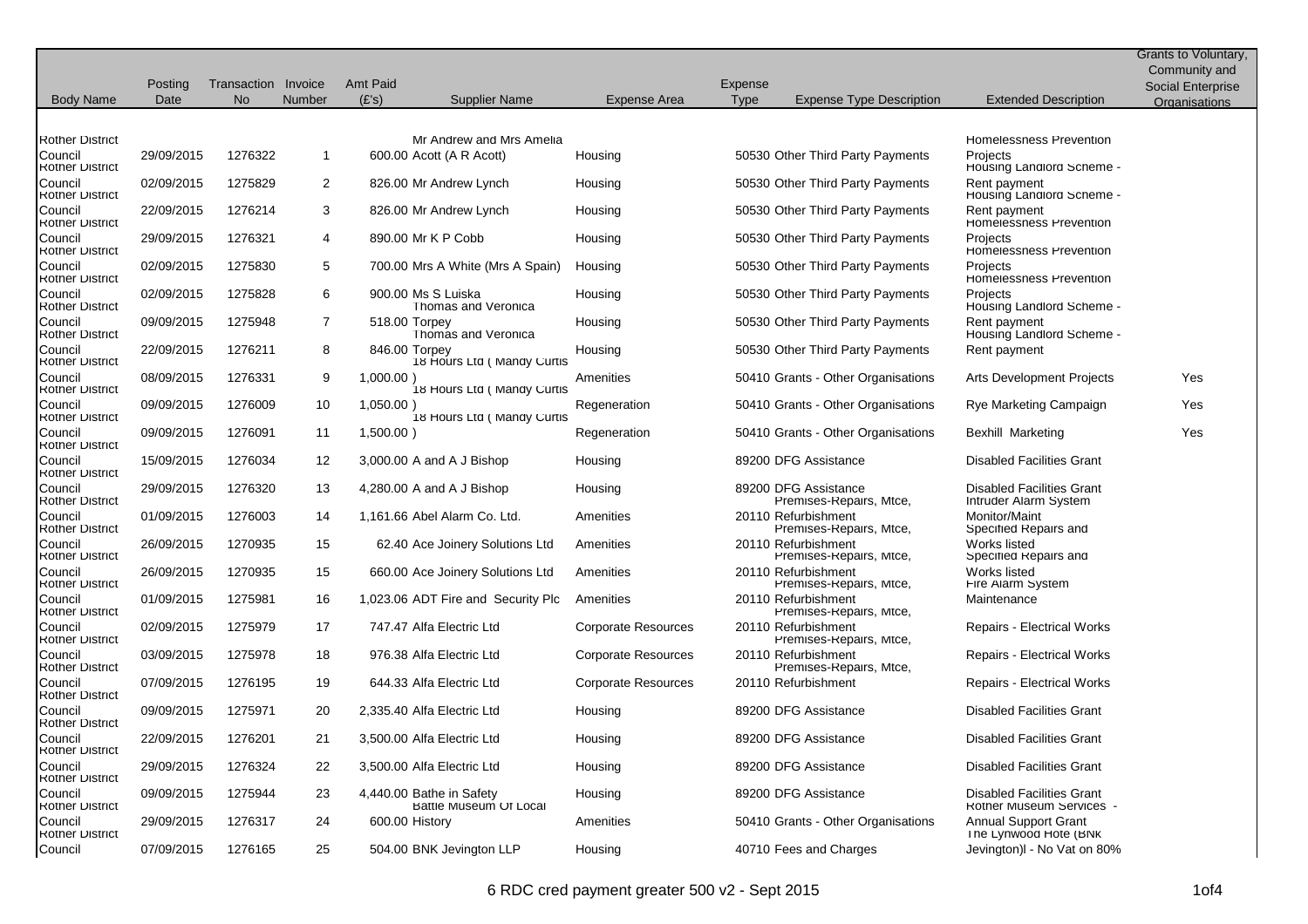| <b>Body Name</b>                  | Posting<br>Date | Transaction Invoice<br>No. | Number | <b>Amt Paid</b><br>(E's) | Supplier Name                                                            | Expense Area                       | Expense<br><b>Type</b> | <b>Expense Type Description</b>                          | <b>Extended Description</b>                                 | Grants to Voluntary,<br>Community and<br>Social Enterprise<br><b>Organisations</b> |
|-----------------------------------|-----------------|----------------------------|--------|--------------------------|--------------------------------------------------------------------------|------------------------------------|------------------------|----------------------------------------------------------|-------------------------------------------------------------|------------------------------------------------------------------------------------|
| <b>Rother District</b>            |                 |                            |        |                          | Capita Treasury Solutions                                                |                                    |                        |                                                          | Members                                                     |                                                                                    |
| Council<br><b>Rother District</b> | 22/09/2015      | 1276253                    | 26     |                          | 1,800.00 Ltd T/A Capita Asset                                            | Corporate Resources                |                        | 41510 Members Conference Expenses                        | Training/Conference Fees                                    |                                                                                    |
| Council<br><b>Rother District</b> | 14/09/2015      | 1276380                    | 27     |                          | 3,000.00 CV-LIBRARY Ltd<br>Enviro Technology Services EH Pollution R + W | Human Resources                    |                        | 11010 Advertising Vacancies                              | <b>Advertising Vacant Post</b><br>Service fee paid to Third |                                                                                    |
| Council<br><b>Rother District</b> | 08/09/2015      | 1276145                    | 28     | 4,537.14 Plc             |                                                                          | Partnership                        |                        | 50530 Other Third Party Payments                         | Parties                                                     |                                                                                    |
| Council<br><b>Rother District</b> | 09/09/2015      | 1275946                    | 29     |                          | 652.34 Family Mosaic Housing                                             | Housing                            |                        | 89200 DFG Assistance                                     | <b>Disabled Facilities Grant</b>                            |                                                                                    |
| Council<br><b>Rother District</b> | 15/09/2015      | 1276033                    | 30     |                          | 600.00 Family Mosaic Housing                                             | Housing                            |                        | 89200 DFG Assistance                                     | <b>Disabled Facilities Grant</b>                            |                                                                                    |
| Council<br><b>Rother District</b> | 22/09/2015      | 1276200                    | 31     |                          | 525.00 Family Mosaic Housing                                             | Housing                            |                        | 89200 DFG Assistance                                     | <b>Disabled Facilities Grant</b>                            |                                                                                    |
| Council<br><b>Rother District</b> | 22/09/2015      | 1276203                    | 32     |                          | 873.00 Family Mosaic Housing                                             | Housing                            |                        | 89200 DFG Assistance                                     | <b>Disabled Facilities Grant</b>                            |                                                                                    |
| Council<br><b>Rother District</b> | 29/09/2015      | 1276323                    | 33     |                          | 525.00 Family Mosaic Housing                                             | Housing                            |                        | 89200 DFG Assistance                                     | <b>Disabled Facilities Grant</b>                            |                                                                                    |
| Council<br><b>Rother District</b> | 29/09/2015      | 1276326                    | 34     |                          | 890.24 Family Mosaic Housing                                             | Housing                            |                        | 89200 DFG Assistance                                     | <b>Disabled Facilities Grant</b>                            |                                                                                    |
| Council<br><b>Rother District</b> | 29/09/2015      | 1276329                    | 35     |                          | 963.00 Family Mosaic Housing                                             | Housing                            |                        | 89200 DFG Assistance                                     | <b>Disabled Facilities Grant</b>                            |                                                                                    |
| Council<br><b>Rother District</b> | 03/09/2015      | 1275953                    | 36     |                          | 500.00 G and T Associates LLP                                            | Regeneration                       |                        | 40710 Fees and Charges                                   | Contribution to Local Orgs                                  |                                                                                    |
| Council<br><b>Rother District</b> | 22/09/2015      | 1276198                    | 37     |                          | 3,940.00 GMS Adaptations<br>Hastings and Rother                          | Housing<br>$EH$ Pollution $R + W$  |                        | 89200 DFG Assistance<br>SLAs - Voluntary Assoc et al     | <b>Disabled Facilities Grant</b><br>Hastings + Rother CAB - |                                                                                    |
| Council<br><b>Rother District</b> | 10/09/2015      | 1276294                    | 38     |                          | 2,100.00 Mediation Service<br>Hitachi Capital Vehicle                    | Partnership                        |                        | 50310 (Committee Approved)                               | <b>Mediation S</b><br>Contract Hire Car Lease               | Yes                                                                                |
| Council<br><b>Rother District</b> | 01/09/2015      | 1275941                    | 39     |                          | 12,979.51 Solutions Ltd                                                  | Finance                            |                        | 95270 Contract Hire Cars                                 | Costs                                                       |                                                                                    |
| Council<br><b>Rother District</b> | 24/09/2015      | 1276349                    | 40     |                          | 966.00 Inform CPI Ltd                                                    | Finance                            |                        | 40710 Fees and Charges                                   | <b>RV Finder</b>                                            |                                                                                    |
| Council<br><b>Rother District</b> | 03/09/2015      | 1276189                    | 41     |                          | 2,302.12 Kent County Council (KCS)                                       | Technology                         |                        | 41210 Operational Leases<br>Photocopier Contracts (PRINT | <b>Copier Rental and Service</b>                            |                                                                                    |
| Council<br><b>Rother District</b> | 03/09/2015      | 1276189                    | 41     |                          | 5,449.66 Kent County Council (KCS) Technology                            |                                    |                        | 41250 ROOM ONLY)                                         |                                                             |                                                                                    |
| Council<br><b>Rother District</b> | 04/09/2015      | 1276190                    | 42     |                          | 153.47 Kent County Council (KCS)                                         | Technology                         |                        | 41210 Operational Leases<br>Photocopier Contracts (PRINT | <b>Copier Rental and Service</b>                            |                                                                                    |
| Council<br><b>Rother District</b> | 04/09/2015      | 1276190                    | 42     |                          | 760.14 Kent County Council (KCS)<br>Kier Services -                      | Technology<br>Joint Waste Contract |                        | 41250 ROOM ONLY)                                         |                                                             |                                                                                    |
| Council<br><b>Rother District</b> | 08/09/2015      | 1276233                    |        |                          | 43 1.191.571.62 Environmental<br>Land Securities Properties              | <b>Client Unit</b>                 |                        | 50510 Private Contractors                                | <b>CORE Joint Waste Cost</b><br>Service Charge-Land         |                                                                                    |
| Council<br><b>Rother District</b> | 02/09/2015      | 1276266                    | 44     | 6,447.12 Ltd             |                                                                          | Amenities                          |                        | 40710 Fees and Charges                                   | Securities<br>Bed and Breakfast Accom -                     |                                                                                    |
| Council<br><b>Rother District</b> | 01/09/2015      | 1275918                    | 45     |                          | 1,255.00 LESSHOMELESS LTD<br>Nutra Plumbing and Heating                  | Housing                            |                        | 40710 Fees and Charges                                   | misc.                                                       |                                                                                    |
| Council<br><b>Rother District</b> | 09/09/2015      | 1275945                    | 46     | 4,349.00 Ltd             |                                                                          | Housing                            |                        | 89200 DFG Assistance<br>Computer Licences (IT TO BUY     | <b>Disabled Facilities Grant</b>                            |                                                                                    |
| Council<br><b>Rother District</b> | 01/09/2015      | 1276089                    | 47     |                          | 1,254.01 Ocella Ltd                                                      | Technology                         |                        | 41140 ONLY)                                              | <b>OCELLA Maintenance</b><br>Maintenance Contracts-         |                                                                                    |
| Council<br><b>Rother District</b> | 01/09/2015      | 1276016                    | 48     |                          | 582.34 P F Engineering Ltd<br><b>Pitney Bowes Purchase</b>               | Technology                         |                        | 50510 Private Contractors                                | Printing                                                    |                                                                                    |
| Council<br><b>Rother District</b> | 06/09/2015      | 1276054                    | 49     | 4,040.00 Power           |                                                                          | Finance                            |                        | 99010 Stock Accounts                                     | Town Hall Franking Machine<br>Postages - Virtual Mail       |                                                                                    |
| Council                           | 09/09/2015      | 1276215                    | 50     |                          | 863.62 Print Image Facilities LLP                                        | Corporate Resources                |                        | 40810 Postages                                           | Room                                                        |                                                                                    |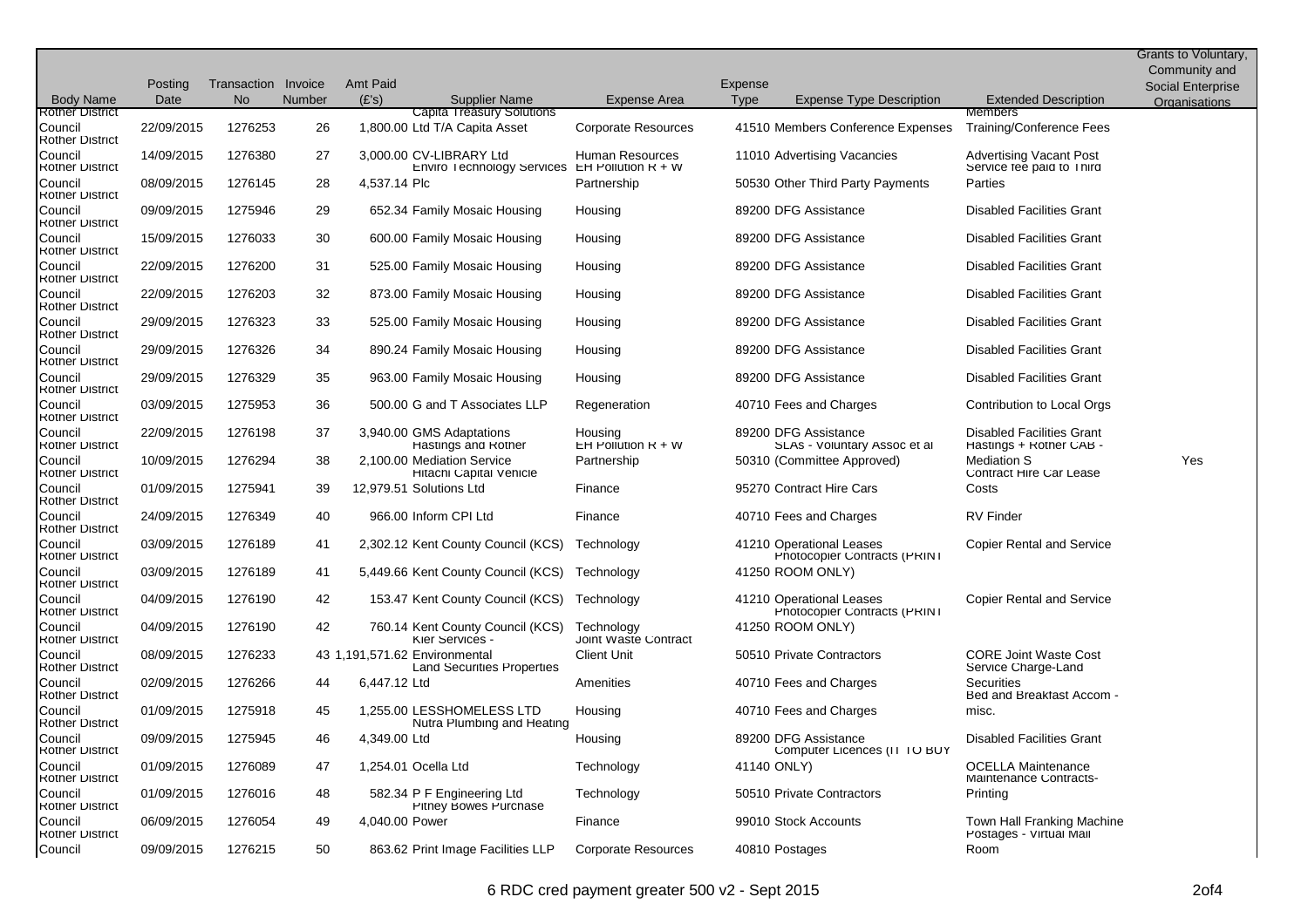|                                            |            |                     |        |                 |                                                                      |                            |             |                                                                     |                                                                  | Grants to Voluntary, |
|--------------------------------------------|------------|---------------------|--------|-----------------|----------------------------------------------------------------------|----------------------------|-------------|---------------------------------------------------------------------|------------------------------------------------------------------|----------------------|
|                                            |            |                     |        |                 |                                                                      |                            |             |                                                                     |                                                                  | Community and        |
|                                            | Posting    | Transaction Invoice |        | <b>Amt Paid</b> |                                                                      |                            | Expense     |                                                                     |                                                                  | Social Enterprise    |
| <b>Body Name</b><br><b>Rother District</b> | Date       | N <sub>o</sub>      | Number | (E's)           | Supplier Name                                                        | Expense Area               | <b>Type</b> | <b>Expense Type Description</b>                                     | <b>Extended Description</b><br>Postages - Virtual Mail           | Organisations        |
| Council<br><b>Rother District</b>          | 11/09/2015 | 1276216             | 51     |                 | 6,509.35 Print Image Facilities LLP<br><b>Romney Marshes Area</b>    | <b>Corporate Resources</b> |             | 40810 Postages                                                      | Room<br><b>Romney Marsh Area</b>                                 |                      |
| Council<br><b>Rother District</b>          | 22/09/2015 | 1276228             | 52     |                 | 58,218.50 Internal Drainage Board<br><b>Rother District Citizens</b> | Finance                    |             | 60010 Internal Drainage Board Rates<br>SLAs - Voluntary Assoc et al | Internal Drainage                                                |                      |
| Council<br><b>Rother District</b>          | 22/09/2015 | 1276227             | 53     |                 | 21,250.00 Advice Bureau                                              | Finance                    |             | 50310 (Committee Approved)                                          | <b>Bexhill and Rother CAB</b><br><b>Rother Museum Services -</b> | Yes                  |
| Council<br><b>Rother District</b>          | 29/09/2015 | 1276319             | 54     |                 | 600.00 Rye Art Gallery Trust                                         | Amenities                  |             | 50410 Grants - Other Organisations                                  | Annual Support Grant<br><b>Rother Museum Services</b>            | Yes                  |
| Council<br><b>Rother District</b>          | 29/09/2015 | 1276318             | 55     |                 | 600.00 Rye Museum Association<br>Solutions Accommodation             | Amenities                  |             | 50410 Grants - Other Organisations                                  | <b>Annual Support Grant</b><br>Bed and Breakfast Accom -         | Yes                  |
| Council<br><b>Rother District</b>          | 07/09/2015 | 1276169             | 56     |                 | 588.00 Providers Ltd<br>Solutions Accommodation                      | Housing                    |             | 40710 Fees and Charges                                              | misc.<br>Bed and Breakfast Accom -                               |                      |
| Council<br><b>Rother District</b>          | 14/09/2015 | 1276339             | 57     |                 | 588.00 Providers Ltd                                                 | Housing                    |             | 40710 Fees and Charges                                              | misc.                                                            |                      |
| Council<br><b>Rother District</b>          | 11/09/2015 | 1276310             | 58     |                 | 199.91 South East Water Ltd                                          | Amenities                  |             | 20410 Premises-Water                                                | <b>Water Charges</b>                                             |                      |
| Council<br><b>Rother District</b>          | 11/09/2015 | 1276310             | 58     |                 | 33.32 South East Water Ltd                                           | Amenities                  |             | 20410 Premises-Water                                                | <b>Water Charges</b>                                             |                      |
| Council<br><b>Rother District</b>          | 11/09/2015 | 1276310             | 58     |                 | 433.14 South East Water Ltd                                          | <b>Corporate Resources</b> |             | 20410 Premises-Water                                                | <b>Water Charges</b>                                             |                      |
| Council<br><b>Rother District</b>          | 01/09/2015 | 1276040             | 59     |                 | 217.75 Southern Water                                                | Amenities                  |             | 20410 Premises-Water                                                | <b>Water Charges</b>                                             |                      |
| Council<br><b>Rother District</b>          | 01/09/2015 | 1276040             | 59     |                 | 382.40 Southern Water                                                | Amenities                  |             | 20510 Premises-Sewerage                                             | Sewage Charges                                                   |                      |
| Council<br><b>Rother District</b>          | 01/09/2015 | 1276043             | 60     |                 | 298.95 Southern Water                                                | Amenities                  |             | 20410 Premises-Water                                                | <b>Water Charges</b>                                             |                      |
| Council<br><b>Rother District</b>          | 01/09/2015 | 1276043             | 60     |                 | 558.90 Southern Water                                                | Amenities                  |             | 20510 Premises-Sewerage                                             | Sewage Charges                                                   |                      |
| Council<br><b>Rother District</b>          | 01/09/2015 | 1276044             | 61     |                 | 202.72 Southern Water                                                | Amenities                  |             | 20410 Premises-Water                                                | <b>Water Charges</b>                                             |                      |
| Council<br><b>Rother District</b>          | 01/09/2015 | 1276044             | 61     |                 | 356.15 Southern Water                                                | Amenities                  |             | 20510 Premises-Sewerage                                             | Sewage Charges                                                   |                      |
| Council<br><b>Rother District</b>          | 17/09/2015 | 1276309             | 62     |                 | 242.88 Southern Water                                                | Amenities                  |             | 20410 Premises-Water                                                | <b>Water Charges</b>                                             |                      |
| Council<br><b>Rother District</b>          | 17/09/2015 | 1276309             | 62     |                 | 426.52 Southern Water                                                | Amenities                  |             | 20510 Premises-Sewerage                                             | Sewage Charges                                                   |                      |
| Council<br><b>Rother District</b>          | 17/09/2015 | 1276313             | 63     |                 | 446.20 Southern Water                                                | Amenities                  |             | 20410 Premises-Water                                                | <b>Water Charges</b>                                             |                      |
| Council<br><b>Rother District</b>          | 17/09/2015 | 1276313             | 63     |                 | 767.69 Southern Water                                                | Amenities                  |             | 20510 Premises-Sewerage                                             | Sewage Charges<br>Homelessness Prevention                        |                      |
| Council<br><b>Rother District</b>          | 22/09/2015 | 1276229             | 64     |                 | 1,100.00 Stace and Co<br><b>Talk Talk Communications</b>             | Housing                    |             | 50530 Other Third Party Payments                                    | Projects                                                         |                      |
| Council<br><b>Rother District</b>          | 02/09/2015 | 1276052             | 65     |                 | 504.00 Ltd T/A TalkTalk Business<br>The College of Estate            | Technology                 |             | 40910 Telephones                                                    | <b>Broadband Connection</b>                                      |                      |
| Council<br><b>Rother District</b>          | 10/09/2015 | 1276056             | 66     |                 | 950.00 Management (CEM)                                              | Housing                    |             | 10910 Training                                                      | Training                                                         |                      |
| Council<br><b>Rother District</b>          | 02/09/2015 | 1275827             | 67     |                 | 1,000.00 Travelers Insurance Co Ltd                                  | Finance                    |             | 41410 Insurances                                                    | <b>Excess on Liabilities</b><br><b>Homelessness Prevention</b>   |                      |
| Council<br><b>Rother District</b>          | 22/09/2015 | 1276204             | 68     |                 | 850.00 We Love Property Ltd                                          | Housing                    |             | 50530 Other Third Party Payments                                    | Projects<br><b>Rother Museum Services -</b>                      |                      |
| Council<br><b>Rother District</b>          | 29/09/2015 | 1276316             | 69     |                 | 600.00 Winchelsea Museum                                             | Amenities                  |             | 50410 Grants - Other Organisations                                  | <b>Annual Support Grant</b><br>Sports Development -              | Yes                  |
| Council                                    | 23/09/2015 | 1276332             | 70     |                 | 500.00 Youth in Motion                                               | Amenities                  |             | 50410 Grants - Other Organisations                                  | <b>SPORT ENGLAND Project</b>                                     | Yes                  |